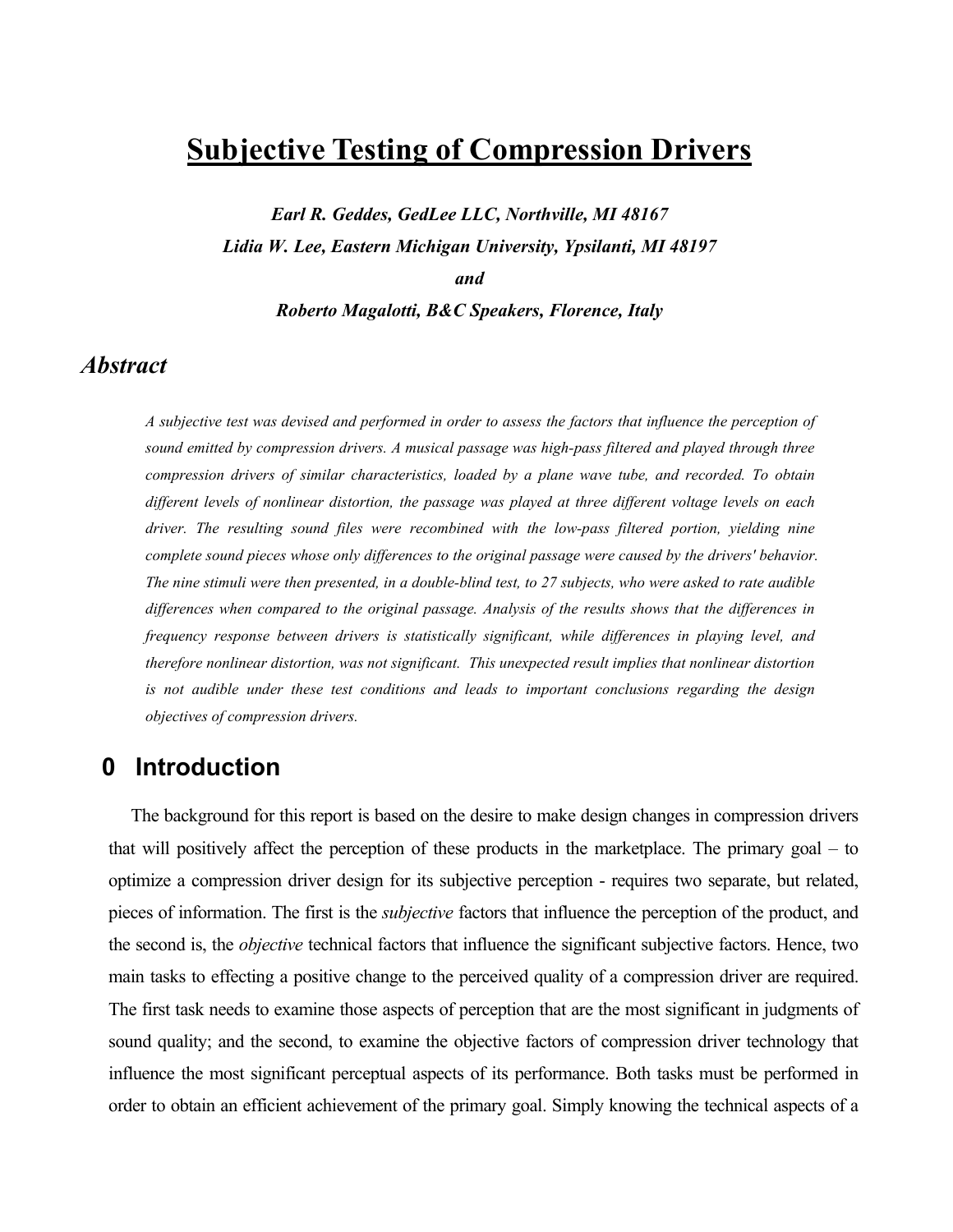compression driver's performance does not indicate how these factors influence the end user's perception of its sound quality, and simply knowing those factors that affect the perceived sound quality does not indicate what design changes are desirable. Thus, in addition to standard objective measurements, it is necessary to perform psychoacoustical experiments to determine how the technical aspects relate to the subjective perception. This is the central theme of this study.

This report focuses on the first (subjective) task as defined above. However, it should be noted that lacking either of these two pieces – objective and subjective - one can only guess at how the customer perception optimization is to be achieved.

### **1 The Experiment**

An experiment was designed to determine the perceptual importance of two forms of distortion commonly assumed to exist in, and limit the performance of, a loudspeaker driver (specifically here, a compression driver); 1) linear distortion or frequency response; and 2) nonlinear distortion. In this experiment it is necessary to minimize extraneous and un-controlled variables, thereby leaving only the control variables - linear and nonlinear distortion (called *source* and *level* in this study, see Sec 3.1).

The preferred procedure for obtaining our first piece of information is to find those variables that are subjectively important with a *reference stimulus* test and subsequently, perform a quality-based assessment on those variables using a test protocol that offers the best potential for making a qualitybased assessment (see appendix). In other words, first find those variables that are the most important and then quantify or scale these variables in greater detail.

### **2 Method**

#### *2.1 Experimental design*

Two factors were examined utilizing a 3x3 (two factors with 3 conditions in each factor) experimental design. The first factor is the *source*, where three different compression drivers were used. The second factor is *level*, where signals were sent to each driver at three different voltage levels.

The drivers themselves were all high quality, current production models from three different manufacturers. They all have the same common characteristics as follows;

- titanium dome on 100 mm edgewound aluminum voice coil;
- five-pieces phasing plug (exiting on four annular slits);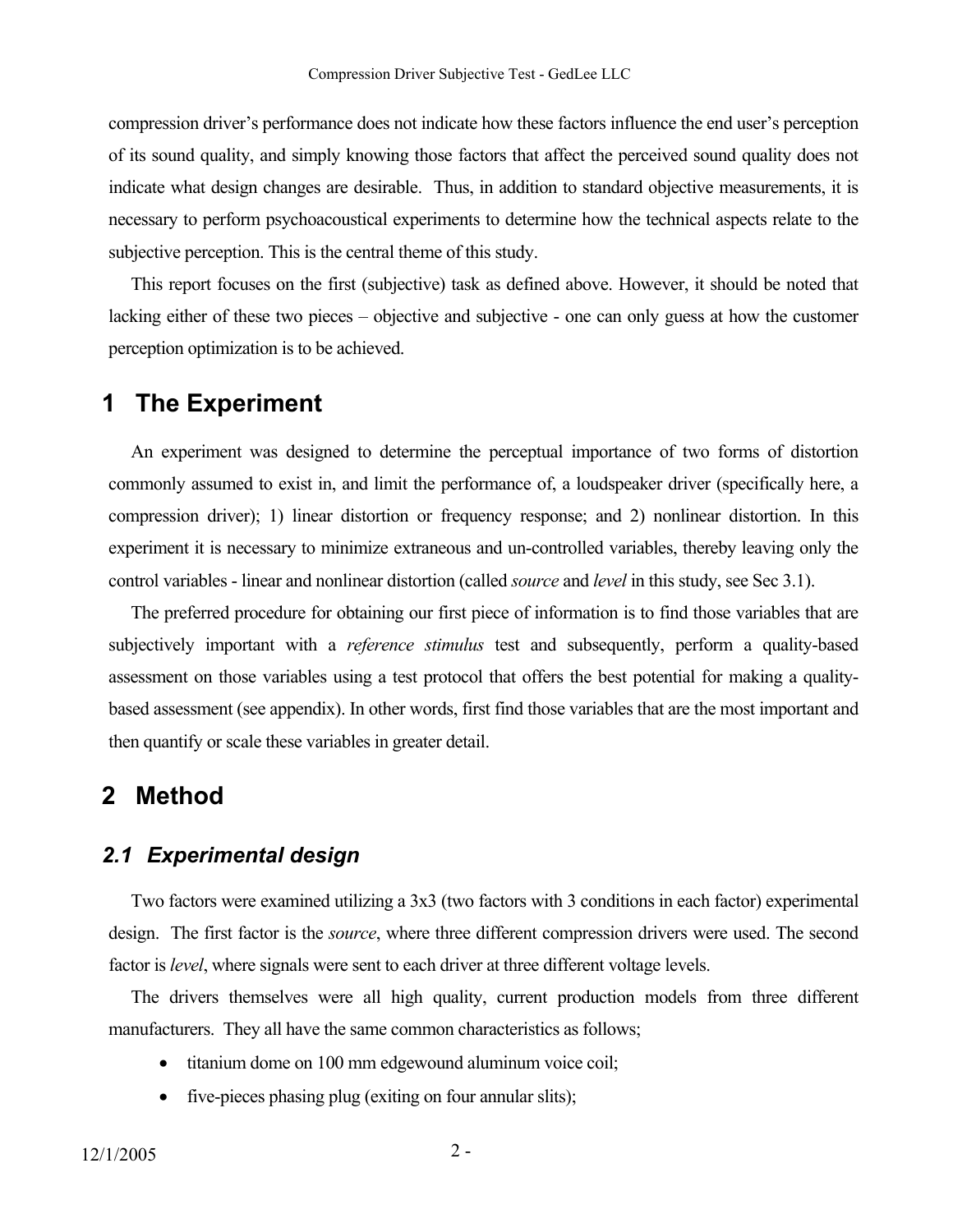- 50 mm throat;
- 8 ohm nominal impedance;
- NdFeB magnet

The actual frequency responses for the drivers must be withheld for confidentiality purposes. This information - which would certainly be of interest to the reader – is of no consequence to the results obtained in this experiment. Its disclosure would, however, expose the identities of the three drivers since frequency responses are a kind of signature of the products. They were all similar but do have some distinct differences particularly at the higher frequencies.

The recording levels were adjusted so that each stimulus had the same recorded *rms* level. As a result this would create stimuli which had virtually the same perceived loudness level on playback even though internally they were played at three different sound levels. This is true, of course, only because the stimuli were all derived from the same piece of music and had only small differences in the linear and nonlinear distortions which would not a significant effect on the perceived loudness levels.

A total of nine stimuli were used along the two dimensions of *source* and *level*. A statistically significant difference of the main effect *source* would indicate that the subjects could detect linear distortions (frequency response) in the drivers and a significant difference of the main effect *level* would indicate that the subjects could perceive nonlinear distortion in the drivers. Interaction effects between *source* and *level* are also possible and were analyzed.

A reference stimulus (the original unmodified passage) was available throughout the experiment. The subjects were encouraged to evaluate the level of perceptibility of distortion in the test stimulus when compared to the reference stimulus.

The stimuli were presented using the Eytmotic ER4b research insert earphones played back through a Turtle Beach Santa Cruz sound card. These earphones have a very low amount of internal distortion and a reasonable frequency response. Comparative listening by the authors did not find that the sound from the earphones was a factor in the experiment, as it would have been if the earphone distortion was greater than that which was in the actual stimulus itself. It is very unlikely that these earphones would exhibit the levels of distortion found in the drivers used in this test.

The experiment was performed double-blind, that is, the test administrator was unaware of the intention of the test or any of the variables being studied. Furthermore, as much information as possible was withheld from the test administrator to prevent any effect on the results that could occur should they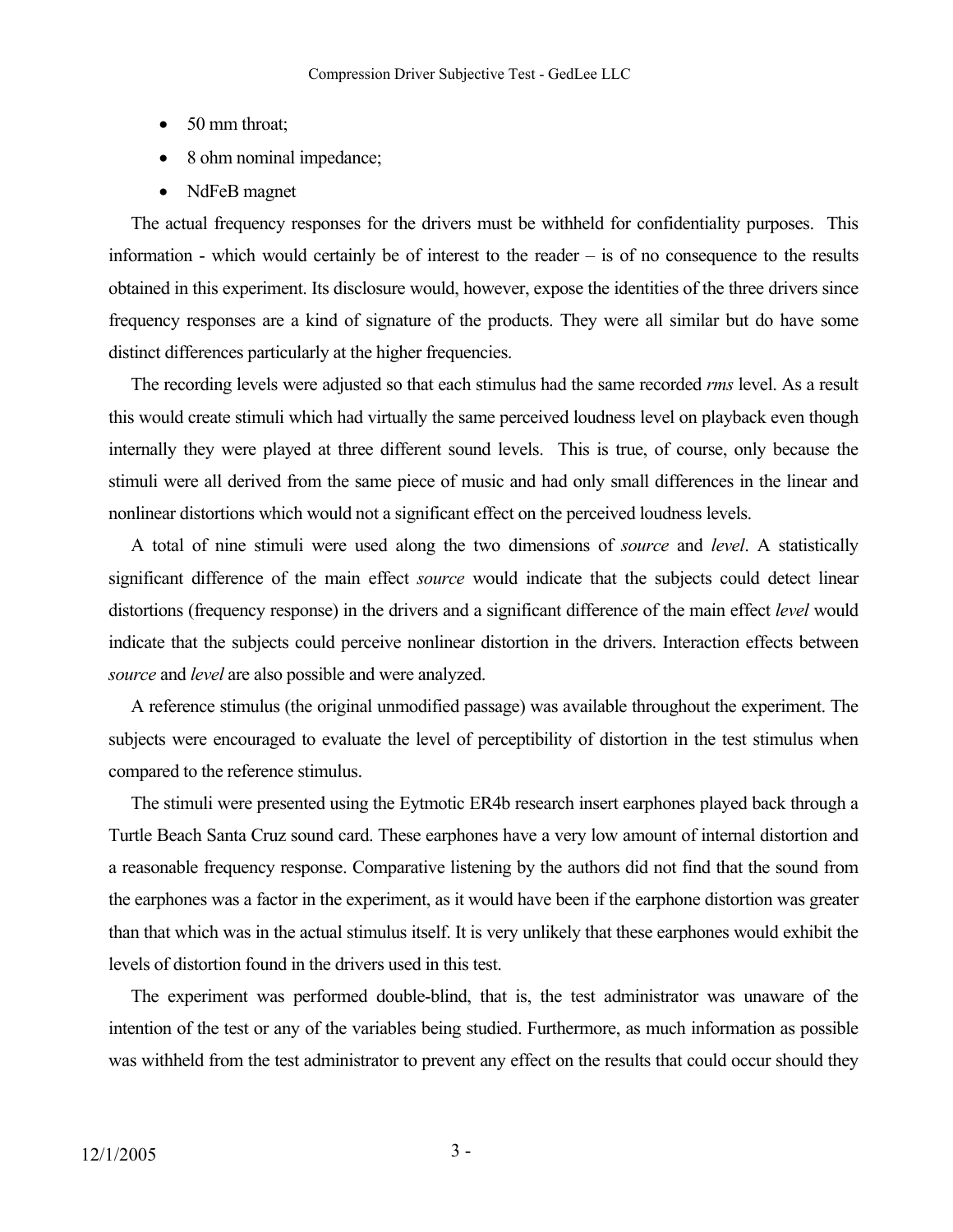have known this information. The drivers will simply be referred to as *source* 1, 2, and 3 and the levels as *level* 1, 2 and 3.

#### *2.2 Stimulus:*

The musical passage that was selected for this experiment was a 15 second segment of *Burning Down the House (live)* by *Talking Heads*, starting 129 seconds into the recording. This piece was chosen because it was found in an earlier (unpublished) study that it led to a high sensitivity in the perception of signal distortion.

Only one channel of the original recording was used, in order to have a monophonic signal. This monophonic signal was passed through a third order Butterworth crossover network, having its crossover frequency at 800 Hz. Signal processing operations were made using the MatLab Signal Processing Toolbox and MathCAD.

The high-pass filtered signal and the low-pass filtered signal were recorded as the two channels of a PCM wave file. The signals were output and recorded by the sound card. The low-pass portion was fed back to one of the recording channels. The high-pass portion was amplified by a Crown Macro-Tech 5000VZ, fed to the compression driver under test and the acoustical output of the driver was recorded with a Bruel & Kjaer 6.3 mm pressure microphone, and sent to the other recording channel. The resulting recording then had the low-pass portion on one channel, as output from the sound card, and the high-pass portion on the other channel, as "played" by the compression driver under test.

The drivers were excited with the high-pass portion of the musical passage into a progressively damped plane wave tube [1]. Three voltage levels 14, 20 and 28 Vrms were tested (*level*). Figure (1) shows a typical driver (they were all similar) and the levels of total harmonic distortion products found at the three voltage levels. The high-pass filtered signal was equalized with a 6 dB/octave high frequency boost above 2 kHz implemented as a 21 tap FIR filter (Figure 2). This equalization, identical for each driver, is needed to compensate for the mass roll-off that occurs in compression drivers. With this equalization, the linear frequency response of all the compression drivers on the plane wave tube was reasonably flat, and reasonably uniform across drivers, in the useful frequency range.

Since the high-pass portion is delayed relative to the low-pass portion (due to the time of flight from driver to microphone), the final stimulus was created by normalizing the two portions and adding them back together after suitably delaying the low-pass one. The time delay and normalization levels were determined by sending noise through the low-pass channel and the compression driver on the plane wave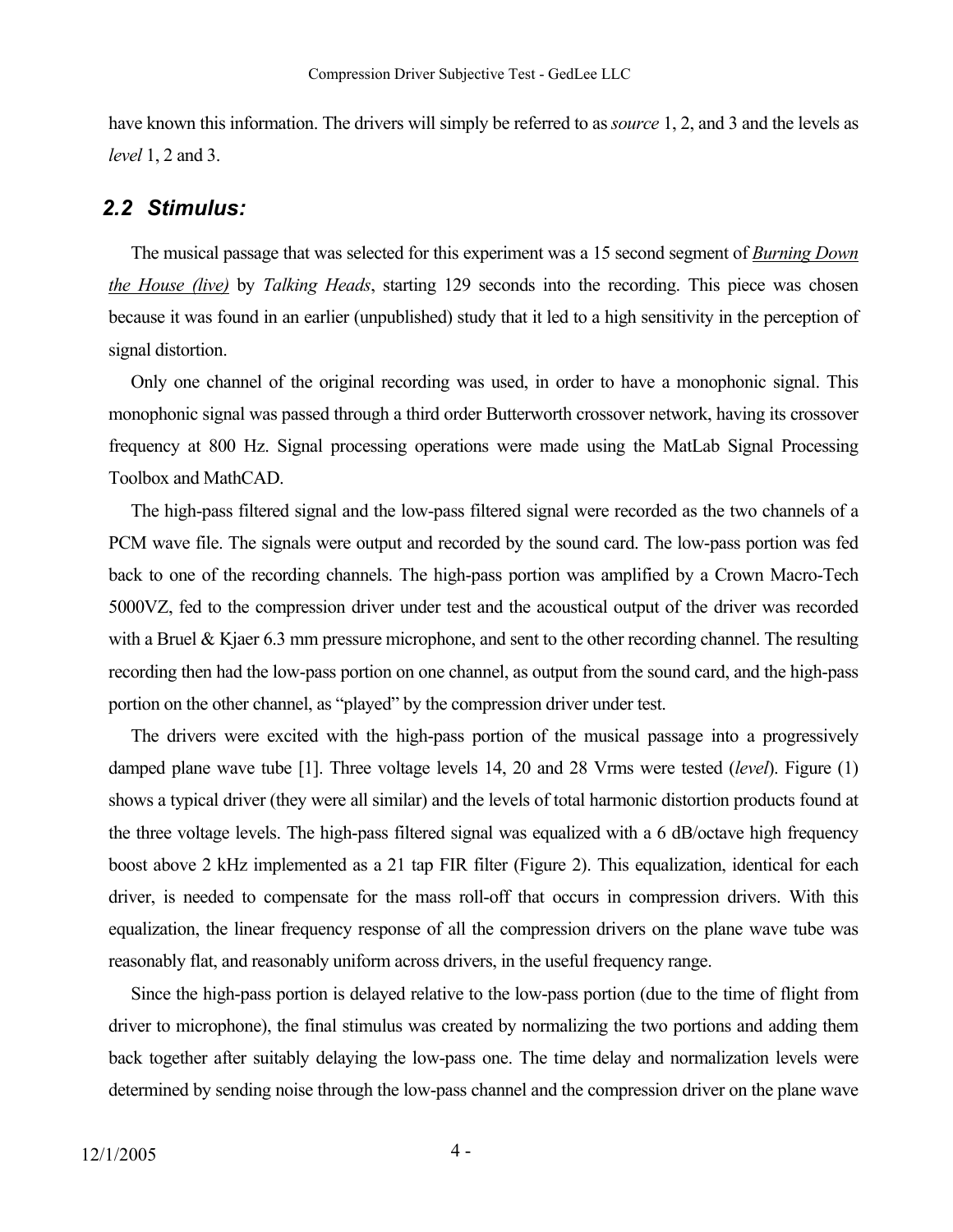tube. By cross-correlating the input and output, the delay is found as the point of maximum correlation. Level matching of the noise signal is also quite straightforward by simply looking at the total spectrum of the recombined noise signal. A final tweaking of the delay due to different phase responses of the drivers was done to achieve the seamless transition of the signals through the crossover point.

As a result, the stimuli obtained contained only changes that are made within the compression drivers with all other parameters of the stimuli having been held constant. With this procedure, the only remaining differences between the nine stimuli were:

- small linear frequency response differences from driver to driver (*source* differences);
- nonlinear distortion content, within the same driver, according to the input voltage level (*level* differences).

It should be noted that there is no horn or waveguide placed on these devices as this was not the focus of the study. In a complete system the horn and the driver to horn matching would have a substantial effect on the perceived quality of the combination, but our goal was to determine the driver contribution to the sound quality of this system.

#### *2.3 Subjects*

Twenty-seven college students were recruited for the experiment. All subjects passed an audiometric screening test at 25 dB HL (ANSI, 1989) for 250, 500, 1000, 2000, and 4000 and 8000 Hz. All subjects were paid for their participation.

#### *2.4 Test Protocol*

A computer program was written in Visual Basic to facilitate the presentation of the stimuli, the recording of the data, and the tracking of the stability of the responses. First, the program presents a short training section where the subjects were given some contrived examples along with the suggested ratings, followed by the formal test.

During the formal test, each subject is presented with a stimulus selected at random and played from the beginning to the end (15 sec). After the complete presentation, the subject can give a rating or they can do a direct real time A-B comparison of the reference stimulus and the test stimulus. The results are recorded via a unitary sliding scale with  $0 =$  "Imperceptible" to  $1.0 =$  "Clearly Perceptible" with a label of "Barely Perceptible" (.5) in the middle. Ten steps between the extremes were possible for selection.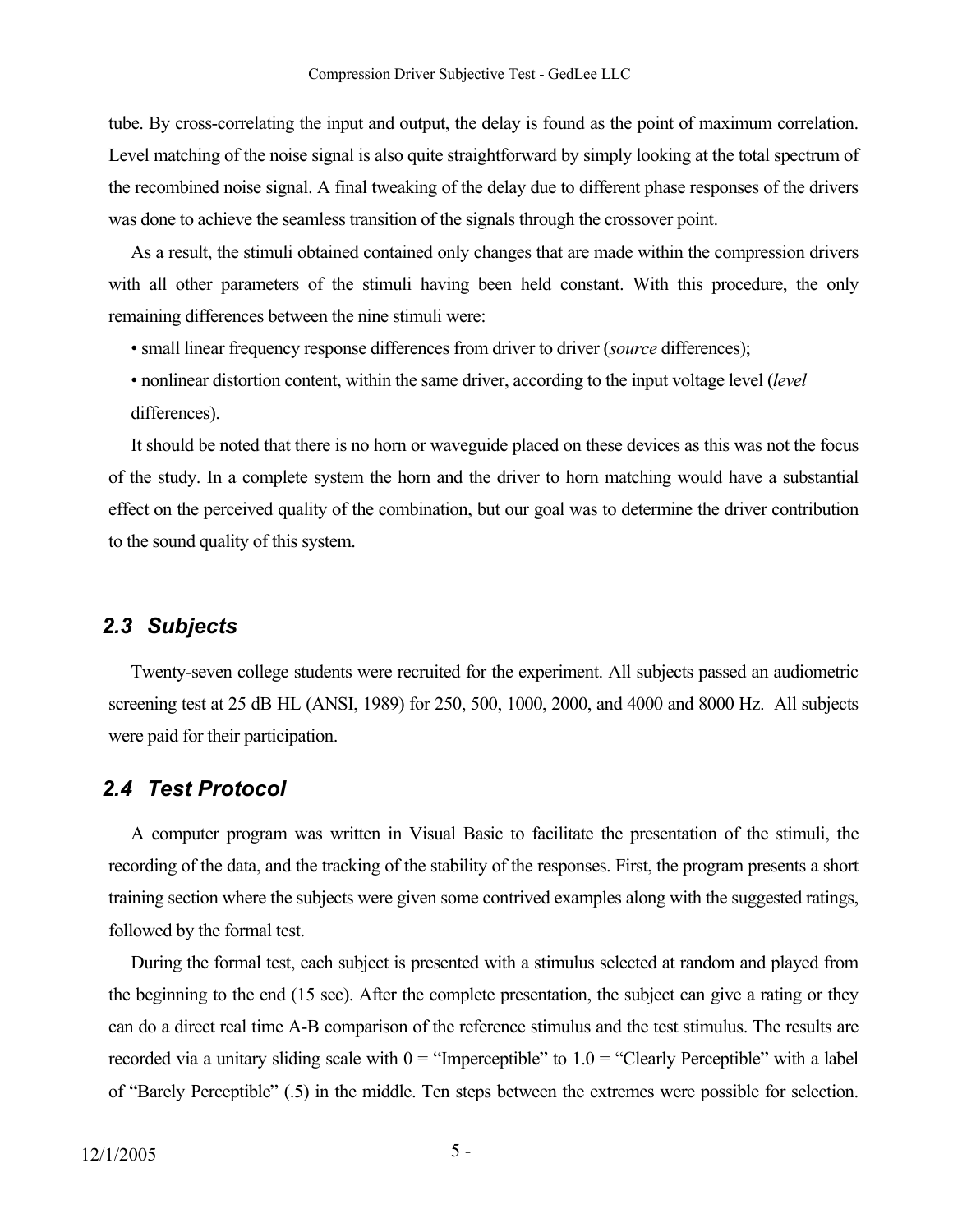After rating, a new stimulus is presented and the program cycles through once again with a randomly selected stimulus.

After a set of nine test stimuli have been presented and rated, the complete set of nine stimuli are presented again, at random, two more times. After three trials for each stimulus have been completed, the data is checked to see if the responses were consistent. This is done by checking to see if all of the responses lie within the *acceptance range* from the mean of the three trials. The *acceptance range* is read by the program from an external data file. In this experiment it was set at .15 of the maximum scale. This means that a single data point that lays more than .15 away from the mean of the group is rejected and the trial rerun on that stimulus. This process continues until all of the trials are stable or the subject has tried, and failed, five times to give a consistent set of answers. This stability check typically rejects about 20% of the test subjects.

When a complete test has been performed the program writes out a data file with all of the individual responses followed by the statistical data for each stimulus.

### **3 Results**

The ratings were analyzed in a two-way repeated-measures analysis of variance (3 *sources* by 3 *levels*) using a statistical program called SPSS. The results indicated a significant main effect for *source*, [F(2,25) = 10.934, p<.001], however, no significant differences were observed for the main effect *level*  $[F(2,25) = 1.7, p = .203]$ , nor the interaction effect of *source* and *level*  $[F(4,23) = .458, p = .765]$ . This means that the subjects could detect a difference between the *sources* (the different compression drivers), but not the source playback *levels*. Thus, subjects could detect linear distortion differences, but not nonlinear distortion differences, which is a most interesting result.

Figure 3 shows the mean data across *level* and *source*. The X-axis represents the various *sources*, and the Y-axis represents the mean rating across subjects. The various *levels* are represented by the symbols (*level* 1- square, *level* 2 – diamond, *level* 3 – triangle). It can be seen that the variability within *level* is very small and that there is no consistency in these variations across the drivers (the variations for *level* are not statistically significant). The data indicates that *source* 2 has significantly more perceptible linear distortion when compared to the original sound segment. *Sources* 1 and 3 were virtually indistinguishable from each other and possibly indistinguishable from the reference (see section General Observations).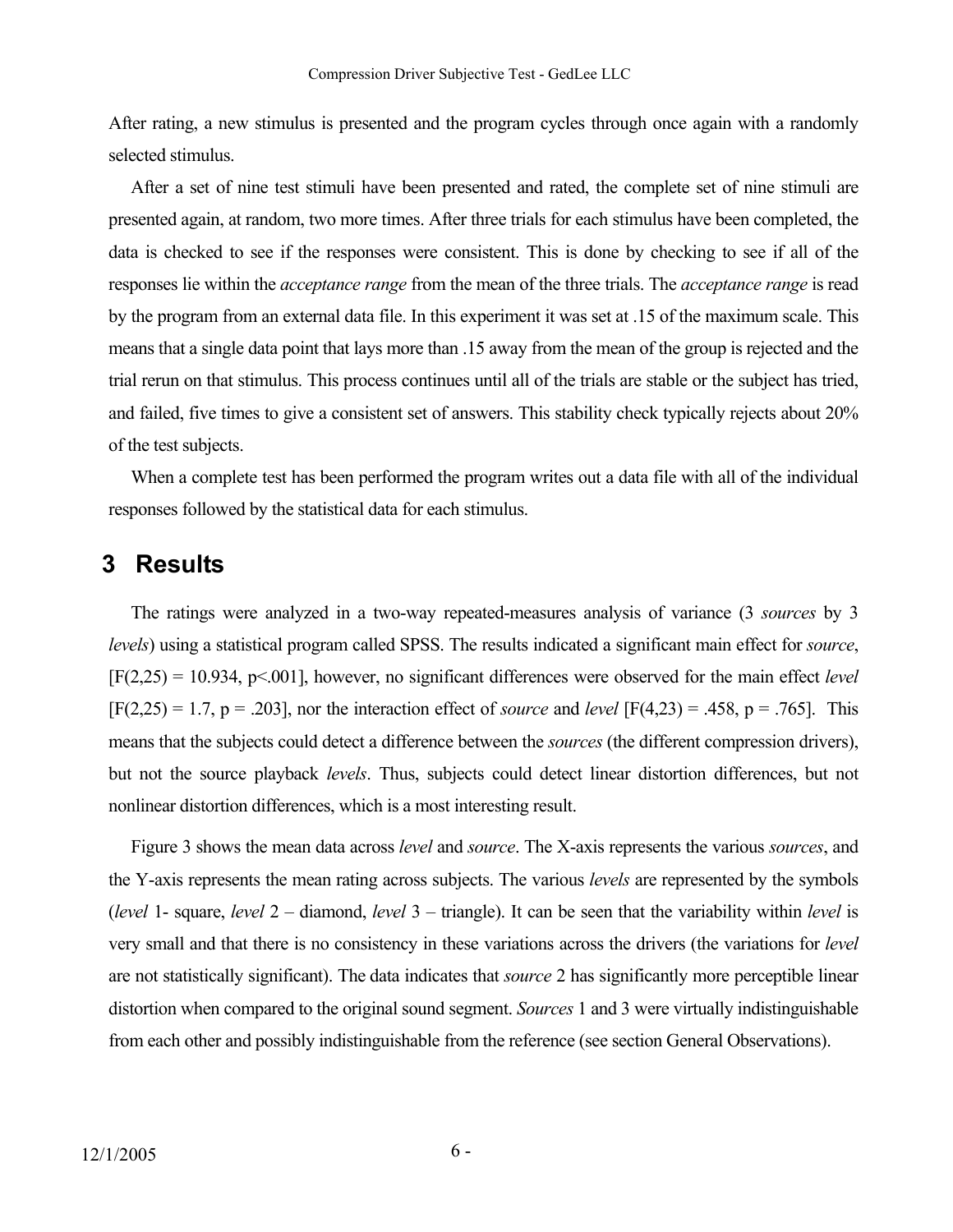## **4 General Observations**

Subjects will seldom use the extremes of the allowed number scale. Thus a value near zero or unity should not be expected. This means that Sources 1 and 3 may well have been "imperceptible". There is no doubt that Source 2 has perceptible linear distortion and significantly more than Sources 1 and 3. In hindsight it is apparent that the addition of a dummy source, one that was in fact the reference, would have added value to the interpretation of the results. It is most unfortunate that this possibility was not seen beforehand.

### **5 Summary and Conclusions**

These results are important as well as interesting since the insignificance of Level was not anticipated. The fact that nonlinear distortion in a compression driver is not a significant subjective parameter is quite enlightening and useful. Prior to this study, the exact opposite was believed to be true; that nonlinear distortion was a major problem in compression drivers. Regardless of any previously held notions about the auditory importance of nonlinear distortion in compression drivers, what the data is saying must be accepted - nonlinear distortion in a compression driver is simply not a factor to its sound quality.

This conclusion is in agreement with other recent publications on nonlinear distortion in horn/waveguide compression driver subsystems that conclude that virtually all of the distortion in these subsystems is the result of the waveguide itself.[2] The data shown here is substantial support for this position-certainly from a subjective perspective.

One significant result from this study is that there is no reason to consider any aspect of compression driver design from a nonlinear distortion perspective. In fact, one could argue that these results indicate that distortion could be substantially increased, in order to save money or tradeoff other aspects of the design for distortion (like sensitivity), without having a negative impact on the sound quality of the device. Without access to the results presented in this report, the audio community would certainly have taken exception to this conclusion, and would likely object most strenuously.

## **6 Acknowledgement**

The authors would like to acknowledge the generous support of B&C Speakers of Florence, Italy and GedLee LLC of Novi, Michigan.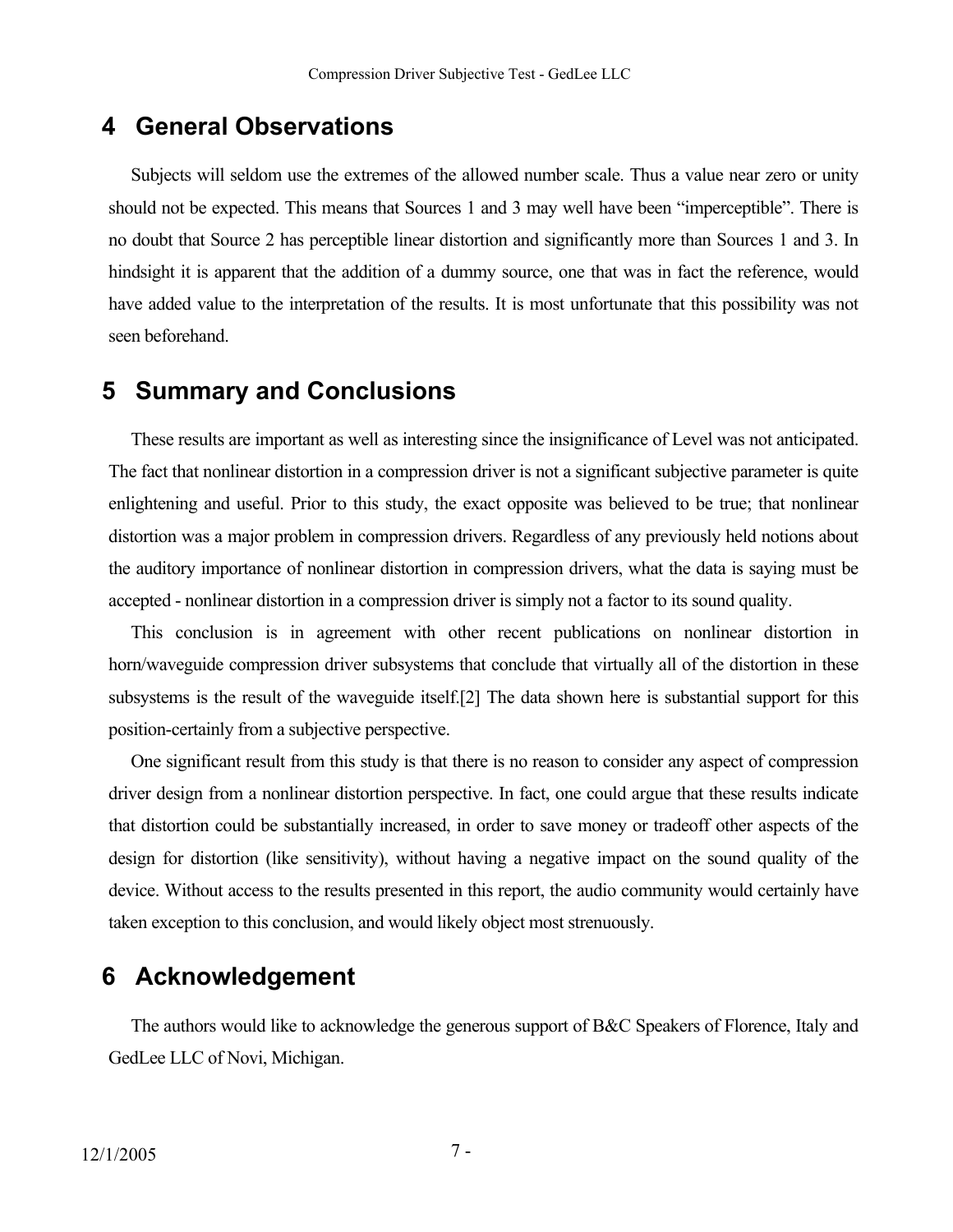## **7 Bibliography**

1. R. Magalotti, C. Zuccatti, P. Pasini, "Building a Plane-Wave Tube: Experimental and Theoretical Aspects", JAES vol. 47, n. 7/8 (Jul/Aug 1999), pp. 596-601

2. A. Voishvillo, "Nonlinearity in Compression Drivers - Where the Distortion Comes From?" 113th AES Convention, 2002, Los Angeles, preprint 5641.

### **8 Appendix**

This experiment uses a *reference stimulus* (the original unmodified musical passage), which is compared to various *test stimuli*. The subject is asked to evaluate audible differences between the various test stimuli and the reference stimulus. This experiment design has its advantages and disadvantages. One advantage is that the task is easier to perform when a reference is continuously available to the subject for comparison against the test stimulus – the judgmental basis is clear and stable. The within-subject variability is thereby minimized, leading to more stability in the results. The negative aspect of including a *reference stimulus* in a design is that the question being asked is to identify "the perceptibility of distortion" and not a "quality level". The reference source design is used to determine which driver is most easily detected as distorted (or different), but it cannot determine which driver sounds best (a quantitative judgment of quality level), hence the use of a reference stimulus is preferred.

If the assumption is that any distortion of the musical signal is undesirable, then the question of detectability provides the complete answer. However, when distortions do exist, and are accepted as inevitable, then it is quite possible that subjects might prefer one driver's type of distortion over another's, which is quite independent of its detectability. This is a subtle but important point, and one that must be dealt with in any subjective testing where quality is a variable.

If, on the other hand, evaluating the preferred sound quality had been the goal (regardless of which source has the most audible distortion and not the case here), then a different test protocol would have been preferred. Among the other possible protocols available is *paired comparison* testing, which is good at evaluating perceived quality level differences in components. In paired comparison tests, different test stimuli are presented to the subject in pairs and the subject is asked to pick the one that they prefer. The end result of this test is a ranking of preference along with the statistical significance of this ranking. The downside of this test protocol is that it difficult to achieve reliable results. Within-subjects variation is often an issue in rankings (intentionally or not-perhaps the result of short term auditory memory) and as a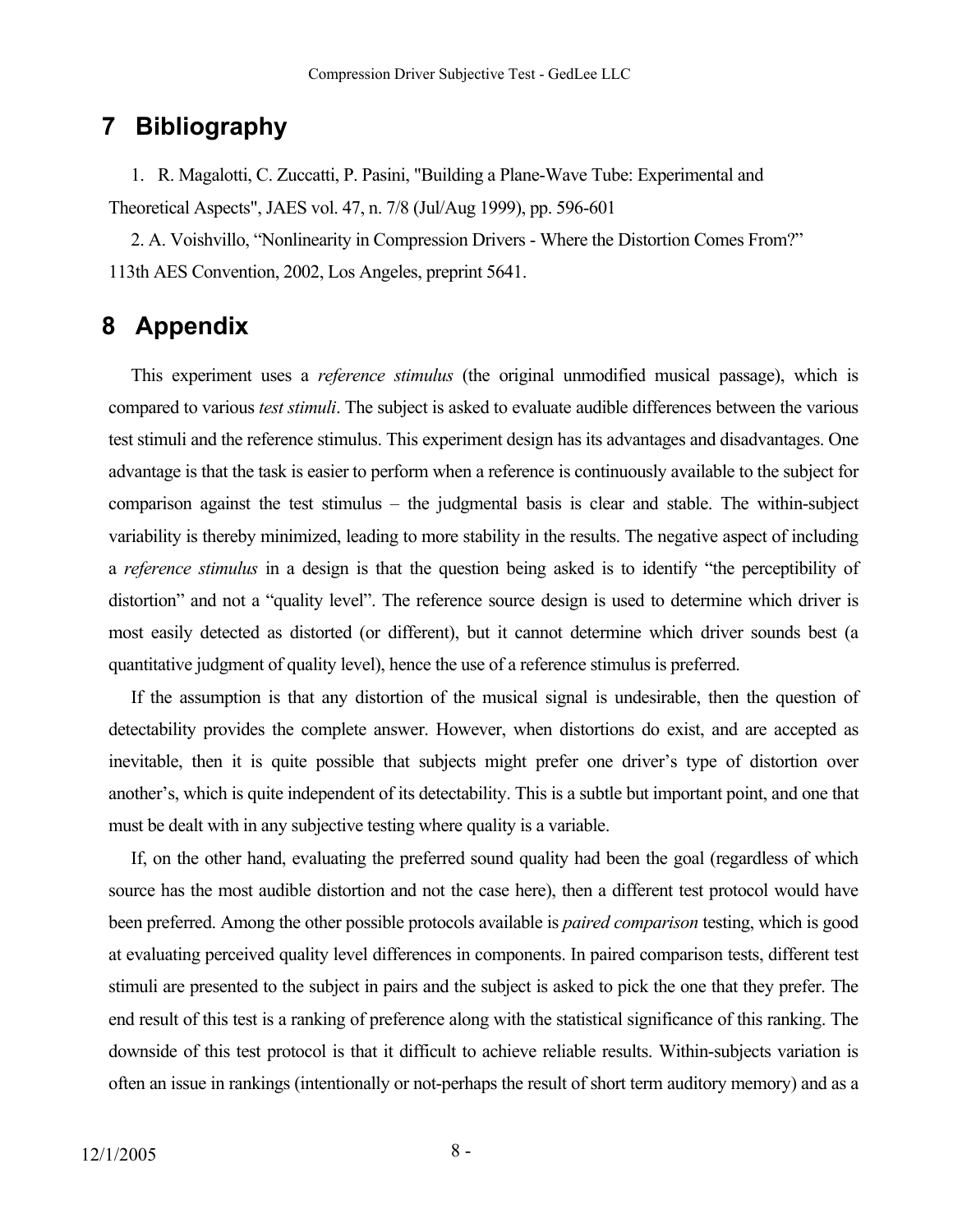result, the paired comparison test design typically requires many more subjects and/or trials for a statistically significant sample size. It also has the failing that an inaudible factor or confounding variables simply appear as statistical uncertainty (noise) in the results without any indication as to the root cause of this uncertainty.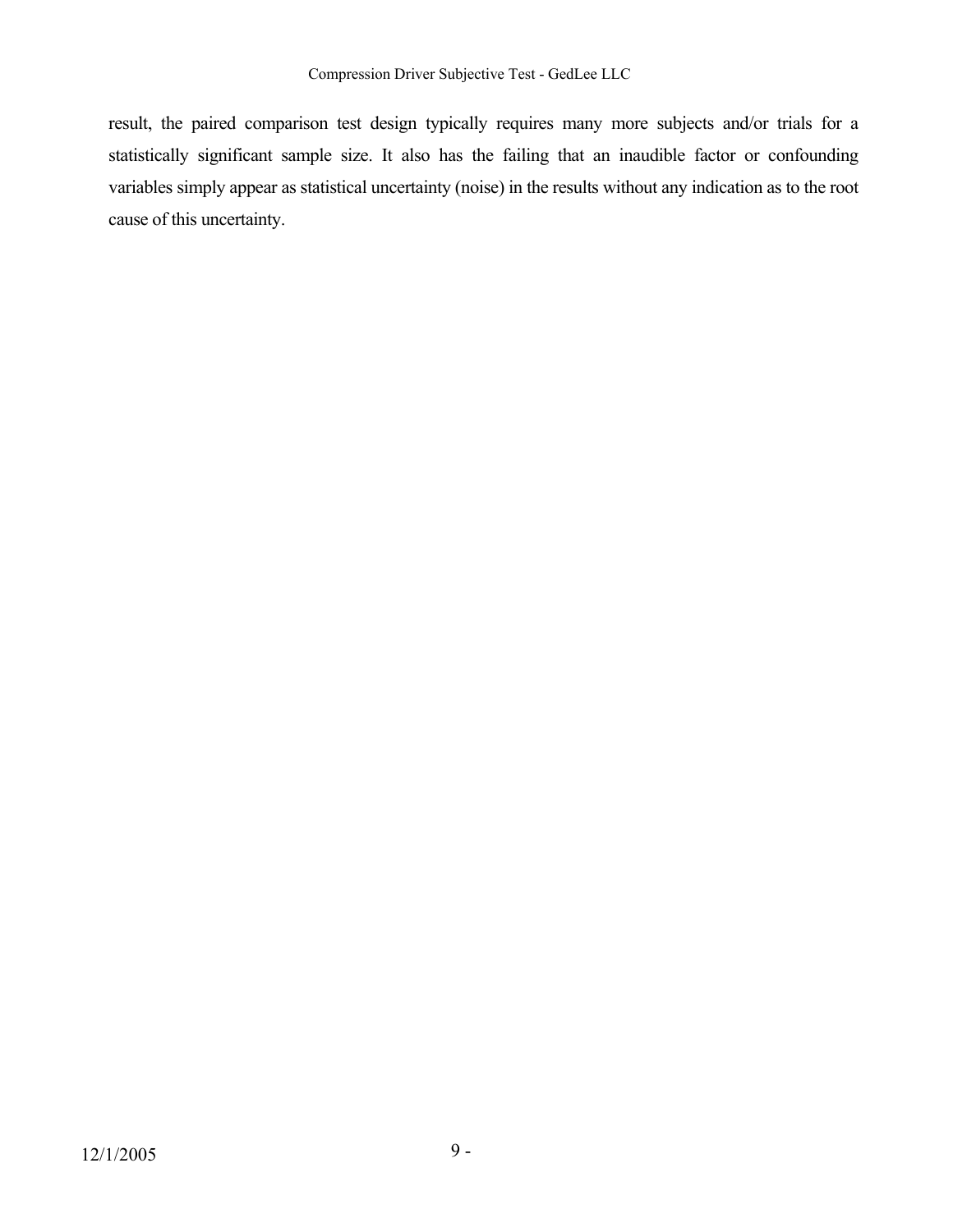# **9 Figures**

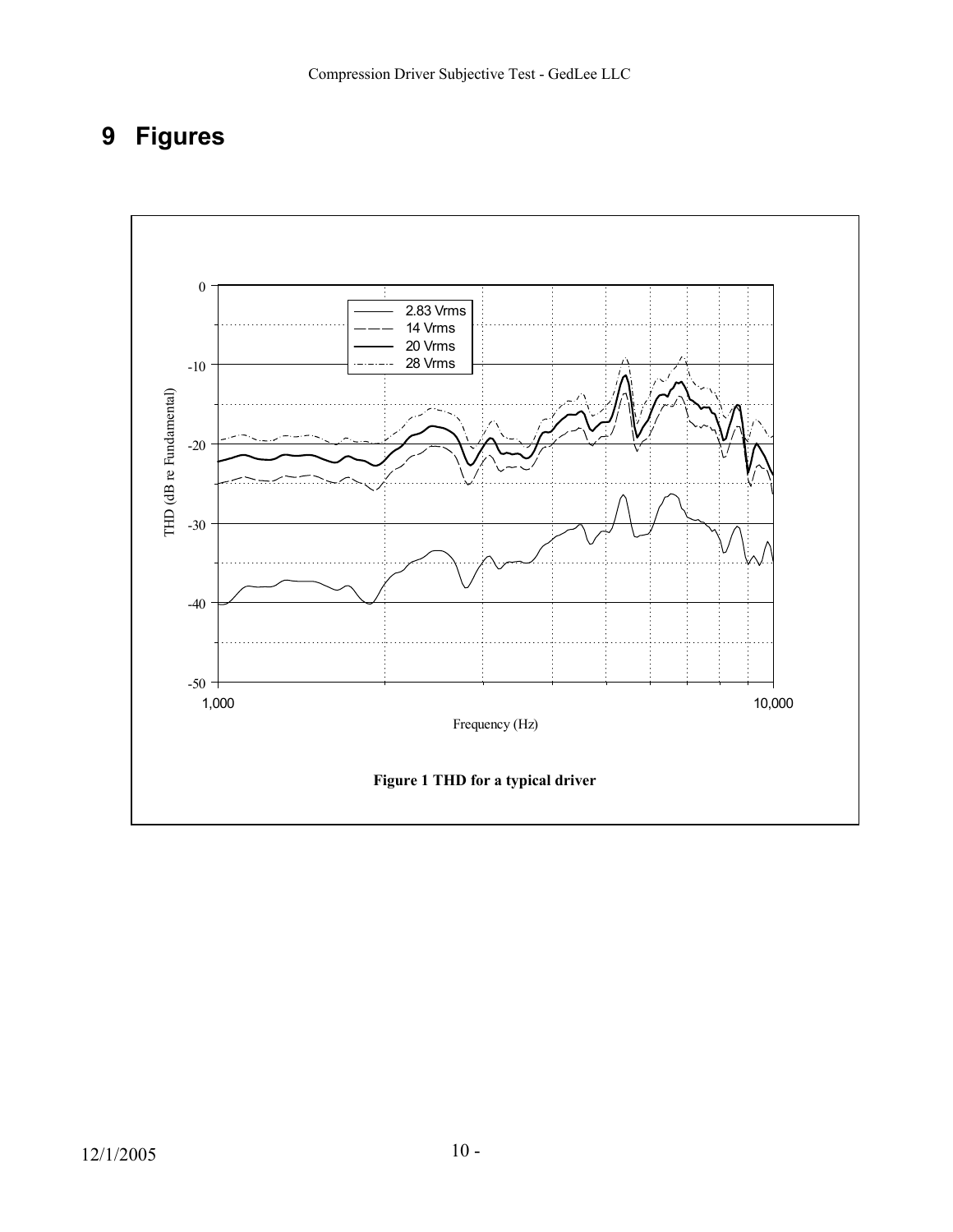

**Figure 2 - Frequency response of mass roll-off correction**